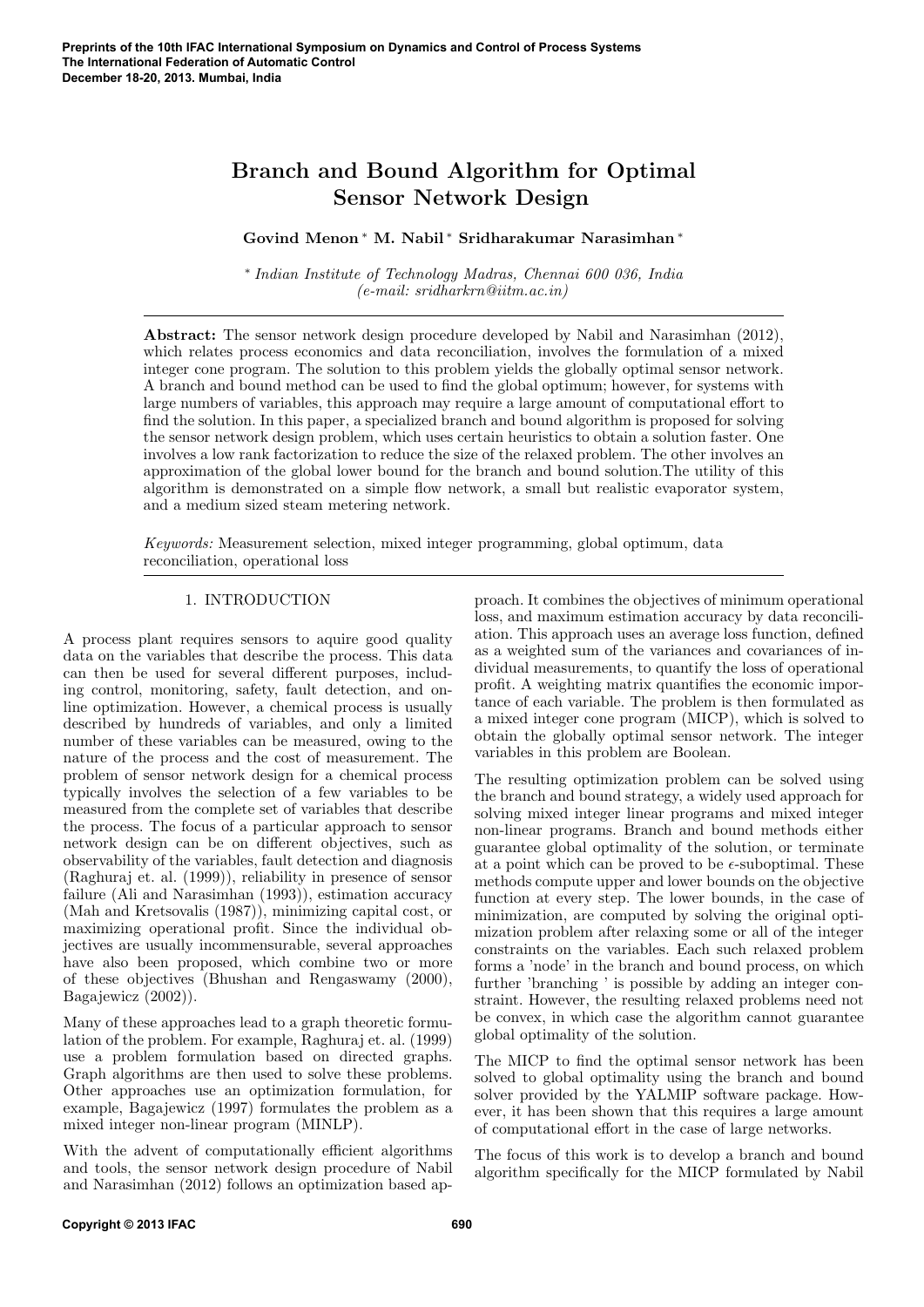and Narasimhan (2012). The main objective of developing a new algorithm is to bring about a significant decrease in the amount of computational effort required for sensor network design of large systems using this procedure. There are two features of this algorithm which contribute to attaining this objective.

First, a low rank factorization of the weighting matrix in the loss function is used when solving the relaxed problem at each node. This significantly reduces the size of the resulting semi-definite program and speeds up the overall solution process.

Second, a heuristic is proposed for choosing the current lower bound on the objective function at any stage of the algorithm. This lower bound is then treated as a global lower bound for all nodes that remain to be explored, until a relaxed solution with a smaller function value is encountered. This heuristic, along with the proposed branching strategy, is aimed at reducing the number of nodes visited by the algorithm, while still finding a solution that is close enough to the global optimum.

This paper is organized as follows. In Section 2, the sensor network design procedure and the formulation of the MICP are discussed in brief. Section 3 starts with a brief overview of the general branch and bound strategy. This is followed by a detailed description of the proposed algorithm. Finally, in Section 4, the results of numerical experiments using the proposed algorithm are presented.

#### 2. SENSOR NETWORK DESIGN PROBLEM

This section contains a brief overview of the sensor network design approach developed by Nabil and Narasimhan (2012). This procedure relates process economics and the accuracy of estimates obtained by data reconciliation. For complete details of the sensor network design formulation, the reader is referred to the original article.

To address the data reconciliation objective, this formulation classifies the process variables z as primary variables  $z_p$  (any subset of z that forms a minimum observable set) and secondary variables  $z_s$  (the remaining variables). With such a segregation of variables, the process model may be described by the equation

$$
A_p z_p + A_s z_s = 0 \tag{1}
$$

Since the primary variables form a minimum observable network, the matrix  $A_s$  is invertible, and the model can be expressed as

$$
z_s - Bz_p = 0 \tag{2}
$$

where  $B = -A_s^{-1}A_p$ . This can be written in the form  $z = Cz_p$  (3)

where z is the vector of all variables of interest,  $z = [z_p; z_s]$ , and  $C = [I; B]$ . Here, C is a matrix that relates all the process variables to the primary variables (measurement model). The measurements  $y$  can now be expressed as

$$
y = Cz_p + v \tag{4}
$$

where the vector  $y$  contains all variables of interest in the process. The data reconciliation problem is formulated

as a weighted least squares problem for minimizing error variance in presence of measurement errors, given by

$$
\min_{z_p} (y - Cz_p)^T Q (y - Cz_p) \tag{5}
$$

where  $Q$  is a weighting matrix of the form

$$
Q = \text{diag}\{\frac{q_i}{\sigma_i^2}\}\tag{6}
$$

Here  $q_i$  is a binary variable indicating whether the  $i^{th}$ variable is measured  $(q_i = 1)$  or not  $(q_i = 0)$ .  $\sigma_i^2$  is the variance of the measurement error in the  $i^{th}$  variable.

This problem is analytically solvable and yields the following error covariance matrix for the variables z:

$$
\Sigma_z = C(C^T Q C)^{-1} C^T \tag{7}
$$

To address the objective of minimizing the average operational loss, a second order approximation of the cost function is used. The manipulated variables are denoted by u and the disturbance variables are denoted by  $d$ . The cost function,  $J(u, d)$ , describes the negative operational profit of the process accounting for product value, raw material cost, and utility cost. After converting all the variables to the deviation form, the function  $J$  is expanded about a nominal operating point (assumed optimal), up to second order terms.

$$
J = \frac{1}{2}u^{T} J_{uu}u + u^{T} J_{ud}d + \frac{1}{2}d^{T} J_{dd}d + u^{T} J_{u} + d^{T} J_{d}.
$$
 (8)

Under the assumption that the only source of uncertainty is the measurement error, this leads to an expression for the average loss L:

$$
L = \frac{1}{2} \text{Tr}(W\Sigma_z)
$$
 (9)

Here,  $W$  is a positive semidefinite weighting matrix. It depends on the matrices  $J_{uu}$  and  $J_{ud}$ , which are the second order partial derivatives of the cost function  $J(u, d)$ . Note that the weighting matrix W must be  $(n \times n)$ , while the cost function J depends only on the manipulated and disturbance variables, thus giving  $W$  the following form:

$$
W = \begin{bmatrix} \overbrace{J_{ud}^T (J_{uu}^{-1})^T J_{ud}}^{n_d x n_d} & \overbrace{J_{ud}^T}^{n_d x n_u} & (n_d + n_u) x n_x \\ J_{ud} & J_{uu} & \overbrace{0} & \overbrace{0} \\ \overbrace{0} & \overbrace{0} & \overbrace{0} & \overbrace{0} \\ \overbrace{0} & \overbrace{0} & \overbrace{0} \\ \overbrace{0} & \overbrace{0} & \overbrace{0} \\ \end{bmatrix} .
$$
 (10)

The resulting expression for average loss is given by

$$
L = \frac{1}{2} \text{Tr}(WC(C^T Q C)^{-1} C^T)
$$
 (11)

where  $\Sigma_z$  has been substituted from (7). Using a factorization of the weighting matrix  $W = RR^T$ , and the Schur complement (see Nabil and Narasimhan (2012)), the problem of minimizing average loss can be formulated as the mixed integer cone program:

$$
\min_{t,q_i,Y} = \frac{1}{2}t; \ s.t. \ \ \text{Tr}(Y) \leq t; \ Y \succ 0
$$
\n
$$
\begin{bmatrix}\nY & R^T C \\
(R^T C)^T & (C^T Q C)\n\end{bmatrix} \succ 0
$$
\n(12)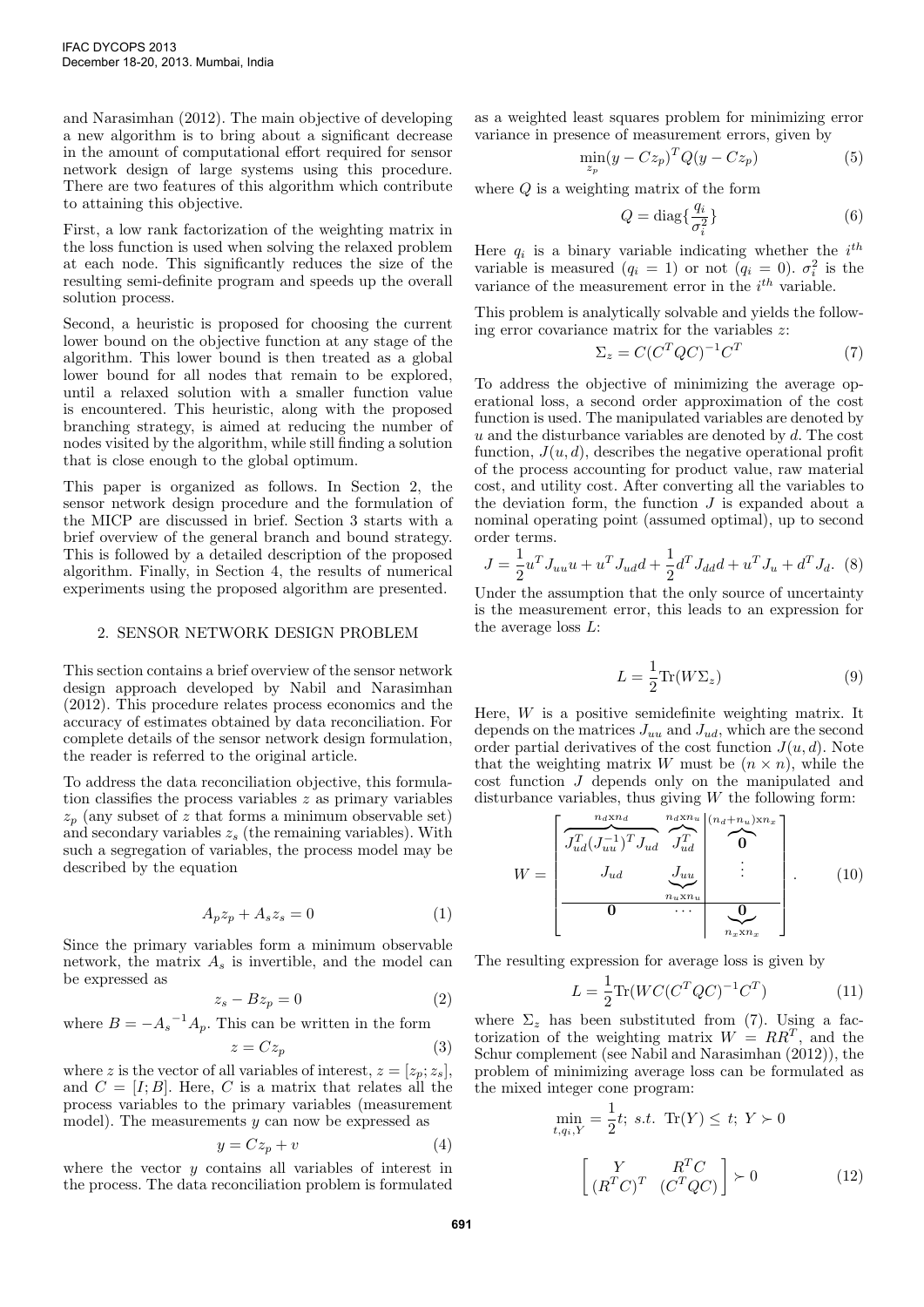$$
\sum_{i=1}^{n_z} c_i q_i \le c^*; \ q_i \in \{0, 1\}; \ Q = \text{diag}\{\frac{q_i}{\sigma_i^2}\}.
$$

A full rank factorization of W is obtained using singular value decomposition, such that  $R$  is a square matrix of the same size as  $W$ . Additionally, in the formulation given in (12), a capital cost constraint is imposed on the selected sensors, where  $c^*$  is the available resource limit and  $c_i$  is the cost of an individual sensor. This leaves us with the problem of finding the binary variables  $q_i$  that minimize the average loss.

As the problem is a mixed Boolean cone program, it can be solved using a branch and bound procedure. The constraints in optimization problem (12) are linear in Q. Therefore, the problems resulting from the relaxation of the integer constraints on the diagonal elements of Q at each node, will be convex. The relaxations can thus be solved to global optimality by a semi-definite programming solver. This means that the branch and bound method can potentially find a solution whose global optimality is guaranteed.

Globally optimal solutions to the above problem have been found for test cases, using the branch and bound solver available in the YALMIP software package  $(J. Löfberg)$ (2004)). This solution procedure was found to be computationally demanding in the case of even moderately sized systems, often requiring several hours of computational time to find the optimum. The reason for this is twofold. The first is the direct increase in number of integer variables. The second is the increase in size of the matrix Y . Clearly,  $Y$  is a square matrix of the same size as  $R$ , which, in turn, is the same size as  $W$   $(n_z \times n_z)$ . The entries of Y are decision variables of the optimization problem, which means that any increase in the size of  $Y$  translates to a much larger relaxed problem.

Thus, when designing a sensor network for larger systems, the size of W becomes larger, and the corresponding increase in size of Y increases the amount of computational effort required to solve the relaxed problem. For this approach to be effectively used in designing sensor networks for very large systems therefore, we need a more computationally efficient way of finding the optimum.

#### 3. ALGORITHM

In this section, an overview of the general branch and bound approach is provided, followed by a detailed description of the proposed algorithm for the solution of the MICP resulting from the sensor network design procedure.

# 3.1 General Branch and Bound Strategy

The branch and bound solution approach can be applied to problems of several different types. It is a popular method for solving mixed integer programming problems, both linear and non-linear. This approach works on the principle that the set of all solutions can be partitioned into smaller subsets, which can then be evaluated separately, following a systematic procedure, until a solution is found that can be proved to be globally optimal. In the case of mixed integer programming, the branch and bound strategy

needs to be used in conjunction with a solution approach for the relaxed problem. In our case, the relaxed problems are solved by semi-definite programming.

If the branch and bound algorithm is not terminated prematurely, it is guaranteed to find an optimal solution to linear and convex nonlinear problems. However, in most cases, in the interest of reducing computation time, the algorithm is terminated at a stage when the incumbent integer solution can be proved to be  $\epsilon$ -suboptimal.

Consider a general mixed integer optimization problem of the form

minimize 
$$
f_0(x, z)
$$
  
\nsubject to  $f_i(x, z) \le b_i$ ,  $i = 1, ..., m$ . (13)  
\n $z_j \in \mathbb{Z}$ ,  $j = 1, ..., n$ .

Here, the variables  $x$  are continuous variables, while the variables  $z$  are restricted to integer values. The functions  $f$ may be linear or nonlinear. In the case of mixed Boolean problems, as in our case, the constraints on z would be  $z_j \in \{1, 0\}.$ 

The branch and bound algorithm begins by relaxing all the integer constraints on the variables. The solution to this relaxed problem need not have all the z variables at integer values. The algorithm then branches on one of the z variables which is at a non-integer value. The branching step involves the addition of an integer constraint on the chosen variable. A new subproblem is formed every time the algorithm branches.

At each new subproblem, bounds are computed, on the optimum objective function value. The lower bound is calculated by solving the problem with the integer constraints relaxed on all the remaining variables. The global upper bound at any stage of the algorithm is the smallest objective function value (for minimization) corresponding to an integer solution.

At the outset, the upper bound may be calculated in different ways, such as simply rounding each of the relaxed Boolean variables  $z_i$  to 0 or 1, or first rounding each of the relaxed Boolean variables to 0 or 1, and then, with these values of fixed, solving the resulting convex problem in the variables  $x$  (Boyd and Mattingley  $(2007)$ ).

Different heuristics exist to decide which variable to branch on, and which subproblem to investigate next. These heuristics use conditions on the relaxed variables and the lower bound of the subproblem to decide the next step.

At any stage of the algorithm, a global upper bound and lower bound are defined. In some cases, when the exact global optimum is not needed, the algorithm is terminated when the gap between these two bounds becomes smaller than a given tolerance  $\epsilon$ . Otherwise, the algorithm terminates only when all nodes are completely fathomed, i.e., when it is certain that branching further on any of the remaining non-integer nodes will not lead to a better solution, thus guaranteeing global optimality.

In most cases, the condition that all nodes are fathomed can only be satisfied after a large amount of computational time. Therefore, it becomes preferable to terminate the algorithm at a point which is  $\epsilon$ -suboptimal. For example, in the current problem, a tolerance of 0.01 would mean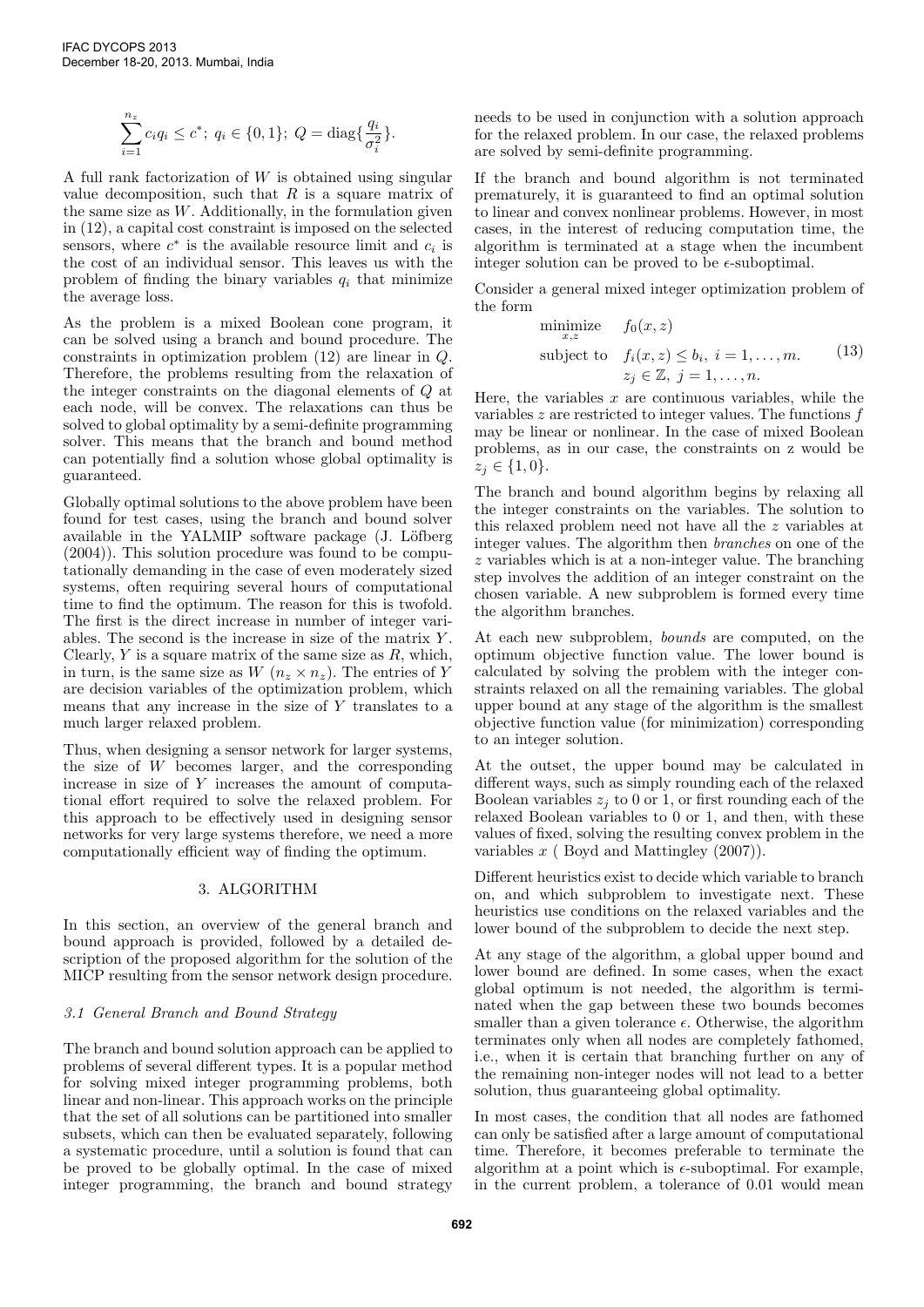that the optimum sensor network found gives an average loss that is within one percent of the loss given by the globally optimum network.

## 3.2 Proposed Algorithm

The development of a specialized branch and bound solution procedure for sensor network design, using the approach of Nabil and Narasimhan (2012), has been motivated in Section 2. The heavy computational demands for large systems, at present, limits the applicability of the method to systems with few variables.

The focus of the proposed branch and bound approach is therefore to minimize the computational effort required in finding optimum solutions to large systems, thereby facilitating the easy application of this method to systems of any size.

The main features of the proposed algorithm are discussed below.

Solving the relaxed problem: As mentioned before, the relaxation of the integer constraints at any subproblem result in a convex optimization problem, for which a solution can be found that is guaranteed to be globally optimal. In the present formulation (given in (12)), the relaxation is a semi-definite programming problem, for which several solvers are available.

As a way of reducing the size of the relaxed problem, we propose the use of a low rank factorization of the weighting matrix  $W$ . Since the cost function  $J$  usually depends only on a small number of process variables, W is typically a highly sparse matrix. This makes a low rank factorization highly effective in reducing the size of the relaxed problem. The factorization is computed by first performing a singular value decomposition on W, as before. However, we now neglect those singular values which account for less than 0.1 percent of the sum of singular values. Thus we have

$$
W = U_1 S_1 U_1^T + U_2 S_2 U_2^T
$$
  
\n
$$
\approx U_1 S_1 U_1^T.
$$
\n(14)

where  $U_1$  and  $S_1$  correspond to the retained singular values. Thus  $R = U_1 S_1^{\frac{1}{2}}$ . If p singular values are retained,  $U_1$  will be an  $n_z \times p$  matrix and  $S_1$  will be a non-singular  $p \times p$  matrix, which would make R an  $n_z \times p$  matrix. Thus, the matrix Y in the relaxed problem would become  $p \times p$ , significantly reducing the computational effort when  $p$  is much less than  $n_z$ .

Branching strategy: In common branch and bound solvers, the variable selection for branching is based on some criterion, such as picking that variable whose value is closest to one or zero, picking the one whose value is closest to 0.5, or using information about the Lagrange multipliers corresponding to each constraint ( Boyd and Mattingley (2007)). The branching strategy used in the present approach is simpler, in that it does not use any heuristic for deciding the branching variable. It simply selects the first non-integer variable  $q_i$  when the variables are arranged in order from  $i = 1, \ldots, n$ .

Another simplification in the branching strategy lies in the selection of the next subproblem to be investigated. Instead of selecting that subproblem with the smallest lower bound, this algorithm selects the nearest neighbor to the subproblem that was investigated in the previous step. The nearest neighbor is defined in terms of the binary tree structure implicit in this solution approach.

Pruning strategy: The method used here for discarding a given subproblem, i.e., pruning, is the same as that used in most branch and bound approaches. A subproblem is pruned if its lower bound exceeds the current global upper bound.

Global upper bound: The global upper bound at any stage of the branch and bound solution process is the lowest objective function value corresponding to an integer solution. The upper bound value is used at every step to discard those subproblems which are certain to be suboptimal. The lower the value of the upper bound, the greater the chance that a given subproblem whose branches do not lead to a better integer solution, will be discarded.

The algorithm starts with the completely relaxed problem, and branches on the first non-integer variable  $q_i$  (see the optimization problem described by (5)). This variable is set to 0 and 1, and the corresponding relaxed subproblems are solved. According to the proposed method, to find a good upper bound, the next branching will be on that subproblem that gives the smaller optimum value between the two. This adds two new subproblems, from which the one with the smaller function value is chosen for branching.

This heuristic is followed until an integer solution is found, meaning that more integer constraints will continue to be added until an integer solution is reached. The optimum at this solution now becomes the global upper bound for the branch and bound algorithm. It remains the global upper bound until a This approach is commonly used in branch and bound solvers.

Global lower bound: The lower bound at a particular subproblem is found by solving the corresponding relaxed optimization problem, which in this case, is a semi-definite program. The global lower bound at any stage of the branch and bound is the objective function value corresponding to that subproblem that has the smallest lower bound among those that are yet to be explored.

The branching strategy used in the present approach, as explained previously, is different from that of the traditional branch and bound, and the function values of all the remaining unexplored subproblems will not be available at an intermediate stage.

The proposed heuristic works in tandem with the branching strategy used. The global lower bound is approximated to be the minimum of the available lower bounds, over all the fathomed subproblems at the current level. Here, the level is defined as the number of integer constraints which are active at a given subproblem.

For example, suppose the algorithm is currently about to explore the nodes resulting from a parent node, at which three of the variables are constrained to integer values. The level of the parent node here is three. The current lower bound is set as the minimum of the objective function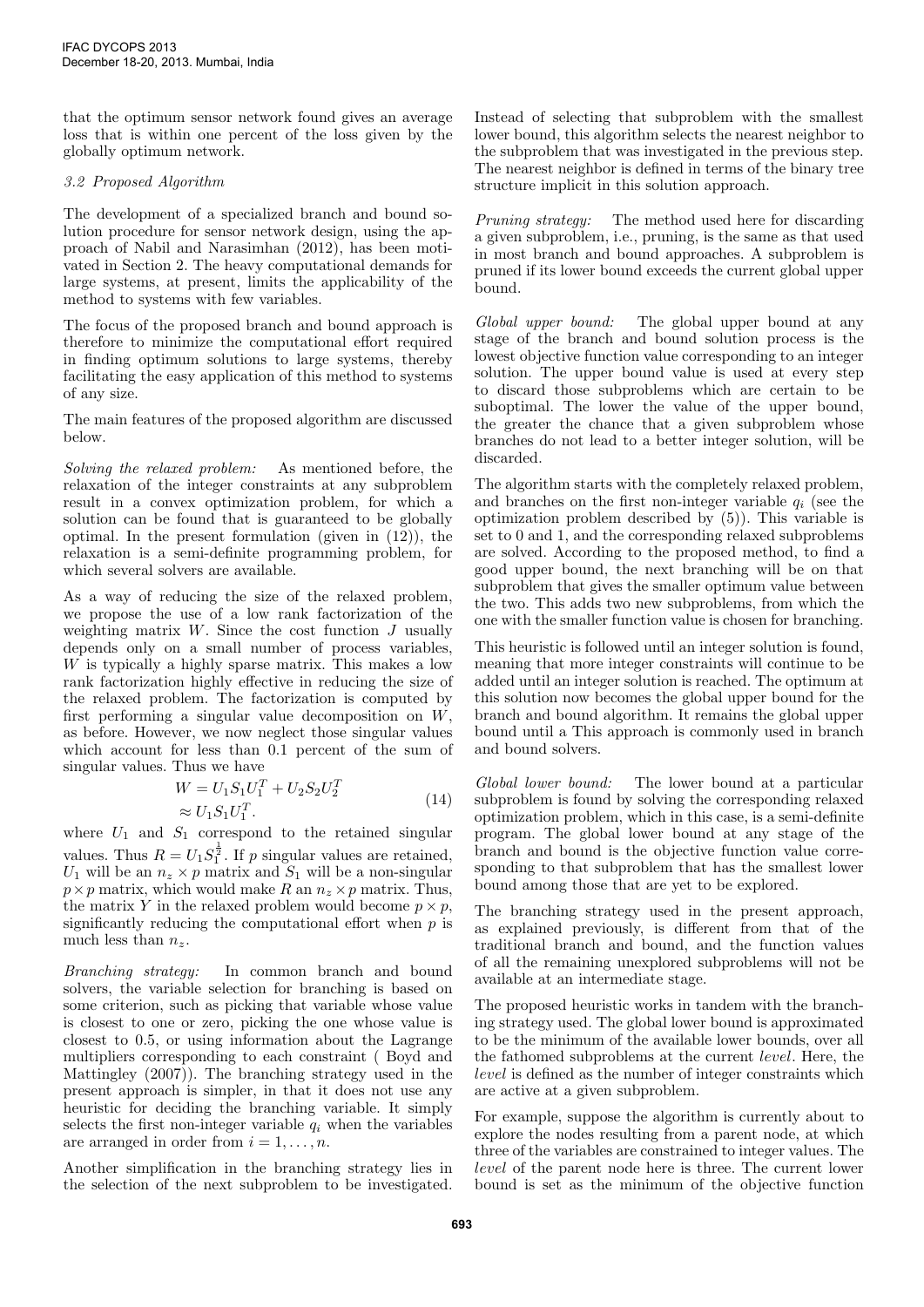values over all the subproblems of level three that have been evaluated by the algorithm until the current step.

Note that this may not give us the global lower bound over all the remaining unexplored nodes, which a traditional branch and bound approach would use. The lower bound used here is thus an approximation to the actual global lower bound.

Termination: There are three ways in which the proposed algorithm can terminate. The first, is if the original problem, with all the integer constraints relaxed, is found to be infeasible. The second, is if all possible subproblems have been either pruned or completely fathomed. The third condition for termination uses a tolerance  $\epsilon$ , for the gap between the current global upper bound and lower bound. The gap is defined as given by Edgar et. al. (2001):

$$
gap = \frac{|upper\ bound - lower\ bound|}{1 + |upper\ bound|}
$$

If the gap is less than the tolerance  $\epsilon$ , the algorithm terminates. In all the numerical experiments described in the next section, a value of 0.01 is used as the tolerance.

## 4. NUMERICAL EXPERIMENTS

In this section, we present the results of applying the proposed branch and bound technique to the sensor network design problem for three different systems. The first, a small system, is the flow network of an ammonia process described in Narasimhan and Jordache (2000). The second, a slightly larger system, is a realistic evaporator system described in Kariwala et. al. (2008). The third is a steam metering network described in Narasimhan and Jordache (2000), which is an example of a moderately sized system, with 28 variables.

#### 4.1 Algorithm Implementation

The algorithm was implemented using Matlab R2010a, on a Windows system, with an Intel Core 2 Duo 2.20 GHz and 4 GB of RAM. The semi-definite programming solver available with the cvx convex optimization package was used for solving the relaxed subproblems.

#### 4.2 Ammonia Network

The sensor network design problem for the simplified ammonia process was solved by Nabil and Narasimhan (2012), as a test case for their approach. The manipulated variables are  $F_5$  and  $F_7$ , while  $F_1$  is considered as the disturbance variable. For  $z_p = [F_2 \ F_5 \ F_7]^T$ , the process matrix is as given by Nabil and Narasimhan (2012). A cost function of the form  $J = (F_5 - F_7)^2 + (F_5 - F_1)^2$  is used to find the weighting matrix  $W$ . It is assumed that the costs of the individual sensors are same and the capital cost is available for selecting only the minimum number of sensors.

Results: The resulting MICP was solved using the proposed branch and bound algorithm. The optimum sensor network was found to be  $\{F_1, F_5, F_8\}$ . The optimum solution was compared with that obtained using the YALMIP branch and bound solver, and found to match. The proposed algorithm visits 7 nodes, while the YALMIP solver visits 8. For this small system, the there is almost no difference in effort between the two solvers.

#### 4.3 Evaporator System

The optimal sensor network design approach was also applied to a realistic evaporation process by Nabil and Narasimhan (2012). The forced-circulation evaporator system is shown in Fig. 1. Here, the concentration of the feed stream is increased by evaporating the solvent through a vertical heat exchanger with circulated liquor.



Fig. 1. Evaporator system.

The economic objective is to minimize the loss of operational profit. A cost function of the form

$$
J = 600F_{100} + 0.6F_{200} + 1.009(F_2 + F_3) + 0.2F_1 - 4800F_2
$$
\n
$$
(15)
$$

is used. The nominal values are obtained by solving the resulting nonlinear optimization problem (Kariwala et. al.  $(2008)$ ).

The variables  $d = [X_1 \ T_1 \ T_{200}]^T$  are taken as disturbance variables, with  $X_1 = 5\%, T_1 = 40 °C$ , and  $T_{200} = 25 °C$  at the nominal operating point. The manipulated variables are  $u = [F_{200} F_1]^T$ , and the remaining variables of interest are  $x = [F_2 \ F_3 \ F_4 \ F_5 \ F_{100} \ T_2 \ T_3 \ T_{201} \ P_2 \ Q_{100} \ Q_{200}]^T$ . The vector of all variables of interest is therefore  $z =$ [d; u; x]. The primary variables are chosen to be  $z_p =$  $[F_2 \, F_3 \, F_{100} \, F_{200} \, T_{201}]^T$ . The implementation, or measurement errors for flow and pressure measurements are taken to be 2% and 2.5% of the nominal values, respectively. The available capital cost is taken to be \$550. The process matrix is obtained by linearization around the operating point. The weighting matrix is obtained numerically using the objective function (15).

Results: The resulting MICP was solved using the proposed branch and bound algorithm. The optimum sensor network was found to be  $\{F_2, F_3, F_{100}, F_{200}, T_{201}\}$ . The optimum solution was compared with that obtained using the YALMIP branch and bound solver, and found to match. The proposed algorithm visits 8 nodes, while the YALMIP solver visits 16. For this system also, the there is very little difference in efficiency between the two solvers.

# 4.4 Steam Metering Network

To evaluate the computational efficiency of the proposed algorithm, we have implemented it on a larger problem.